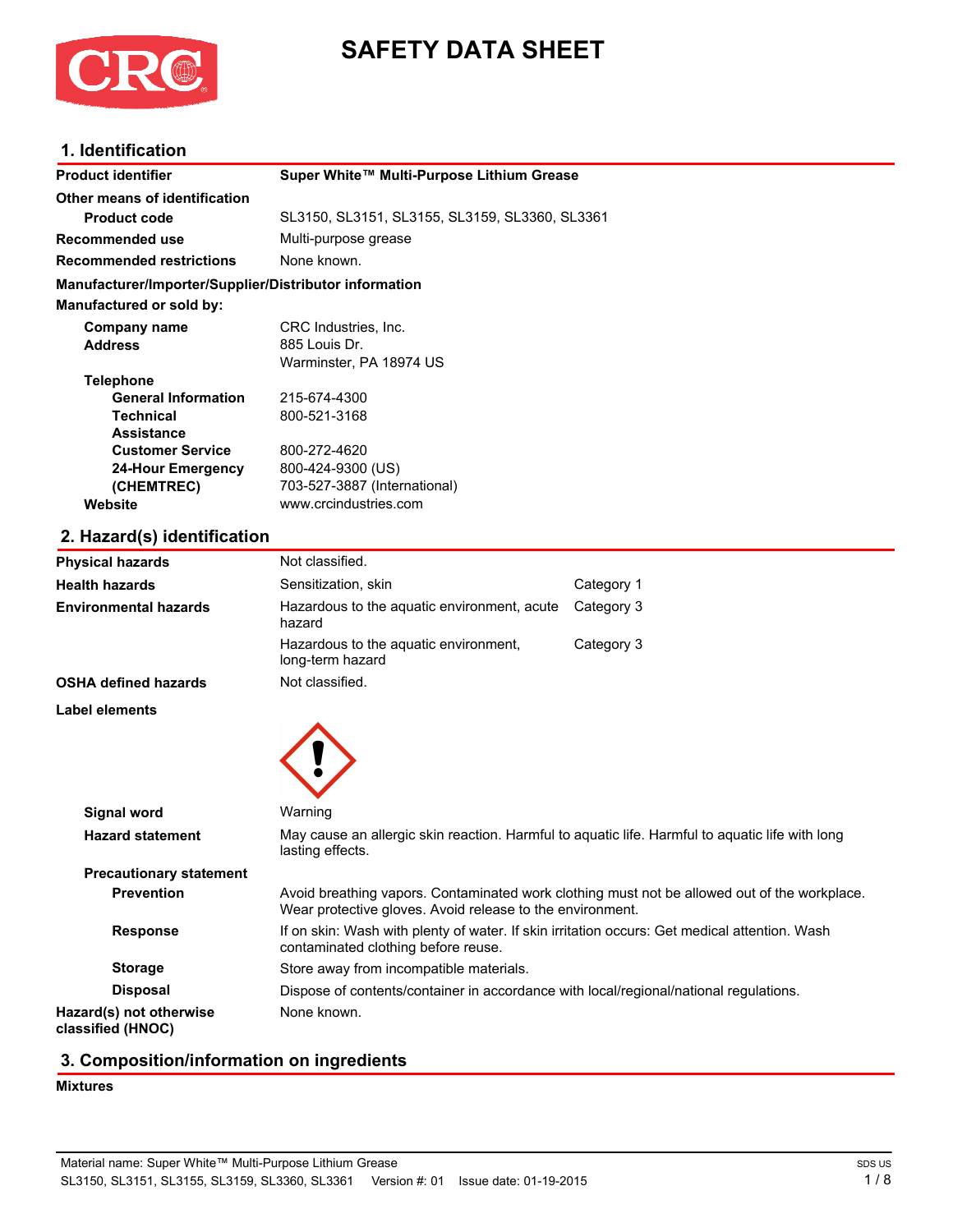| <b>Chemical name</b>                                      | Common name and synonyms | <b>CAS</b> number | %         |
|-----------------------------------------------------------|--------------------------|-------------------|-----------|
| Distillates (petroleum), hydrotreated<br>heavy naphthenic |                          | 64742-52-5        | $80 - 90$ |
| Zinc oxide                                                |                          | 1314-13-2         | $3 - 5$   |
| Calcium<br>bis(dinonylnaphthalenesulphonate)              |                          | 57855-77-3        |           |

Specific chemical identity and/or percentage of composition has been withheld as a trade secret.

| 4. First-aid measures                                                        |                                                                                                                                                                                                                                                                                                                                                                                                                                                                              |  |
|------------------------------------------------------------------------------|------------------------------------------------------------------------------------------------------------------------------------------------------------------------------------------------------------------------------------------------------------------------------------------------------------------------------------------------------------------------------------------------------------------------------------------------------------------------------|--|
| <b>Inhalation</b>                                                            | Remove victim to fresh air and keep at rest in a position comfortable for breathing. If breathing is<br>difficult, trained personnel should give oxygen. Do not use mouth-to-mouth method if victim inhaled<br>the substance. Call a physician if symptoms develop or persist.                                                                                                                                                                                               |  |
| <b>Skin contact</b>                                                          | Remove contaminated clothing immediately and wash skin with soap and water. In case of<br>eczema or other skin disorders: Seek medical attention and take along these instructions. Wash<br>contaminated clothing before reuse.                                                                                                                                                                                                                                              |  |
| Eye contact                                                                  | Immediately flush eyes with plenty of water for at least 15 minutes. Continue rinsing. Get medical<br>attention if irritation develops and persists.                                                                                                                                                                                                                                                                                                                         |  |
| Ingestion                                                                    | Rinse mouth. Drink 1 or 2 glasses of water. Never give anything by mouth to a victim who is<br>unconscious or is having convulsions. Do not induce vomiting without advice from poison control<br>center. If vomiting occurs, keep head low so that stomach content doesn't get into the lungs. If<br>ingestion of a large amount does occur, call a poison control center immediately.                                                                                      |  |
| <b>Most important</b><br>symptoms/effects, acute and<br>delayed              | Irritation of eyes and mucous membranes. May cause an allergic skin reaction. Rash. Skin<br>irritation. Dermatitis.                                                                                                                                                                                                                                                                                                                                                          |  |
| Indication of immediate<br>medical attention and special<br>treatment needed | Provide general supportive measures and treat symptomatically. Keep victim under observation.<br>Symptoms may be delayed.                                                                                                                                                                                                                                                                                                                                                    |  |
| <b>General information</b>                                                   | Ensure that medical personnel are aware of the material(s) involved, and take precautions to<br>protect themselves. Wash contaminated clothing before reuse.                                                                                                                                                                                                                                                                                                                 |  |
| 5. Fire-fighting measures                                                    |                                                                                                                                                                                                                                                                                                                                                                                                                                                                              |  |
| Suitable extinguishing media                                                 | Use fire-extinguishing media appropriate for surrounding materials.                                                                                                                                                                                                                                                                                                                                                                                                          |  |
| Unsuitable extinguishing<br>media                                            | None known.                                                                                                                                                                                                                                                                                                                                                                                                                                                                  |  |
| Specific hazards arising from<br>the chemical                                | During fire, gases hazardous to health may be formed.                                                                                                                                                                                                                                                                                                                                                                                                                        |  |
| Special protective equipment<br>and precautions for firefighters             | Firefighters must use standard protective equipment including flame retardant coat, helmet with<br>face shield, gloves, rubber boots, and in enclosed spaces, SCBA.                                                                                                                                                                                                                                                                                                          |  |
| <b>General fire hazards</b>                                                  | No unusual fire or explosion hazards noted.                                                                                                                                                                                                                                                                                                                                                                                                                                  |  |
| 6. Accidental release measures                                               |                                                                                                                                                                                                                                                                                                                                                                                                                                                                              |  |
| Personal precautions,<br>protective equipment and<br>emergency procedures    | Keep unnecessary personnel away. Keep people away from and upwind of spill/leak. Keep out of<br>low areas. Wear appropriate protective equipment and clothing during clean-up. Do not touch<br>damaged containers or spilled material unless wearing appropriate protective clothing. Ensure<br>adequate ventilation. Local authorities should be advised if significant spillages cannot be<br>contained. For personal protection, see section 8 of the SDS.                |  |
| <b>Methods and materials for</b><br>containment and cleaning up              | The product is immiscible with water and will spread on the water surface. Stop the flow of<br>material, if this is without risk. Collect spill using a vacuum cleaner with a HEPA filter. Avoid dust<br>formation. Place all material into loosely covered plastic containers for later disposal. Following<br>product recovery, flush area with water. For waste disposal, see section 13 of the SDS. Prevent<br>entry into waterways, sewer, basements or confined areas. |  |
| <b>Environmental precautions</b>                                             | Avoid release to the environment. Prevent further leakage or spillage if safe to do so. Avoid<br>discharge into drains, water courses or onto the ground. Use appropriate containment to avoid<br>environmental contamination. Inform appropriate managerial or supervisory personnel of all<br>environmental releases.                                                                                                                                                      |  |
| 7. Handling and storage                                                      |                                                                                                                                                                                                                                                                                                                                                                                                                                                                              |  |
| <b>Precautions for safe handling</b>                                         | Avoid contact with eyes, skin, and clothing. Provide adequate ventilation. Wear appropriate<br>personal protective equipment. Avoid release to the environment. Observe good industrial hygiene<br>practices. Use care in handling/storage. For product usage instructions, please see the product<br>label.                                                                                                                                                                 |  |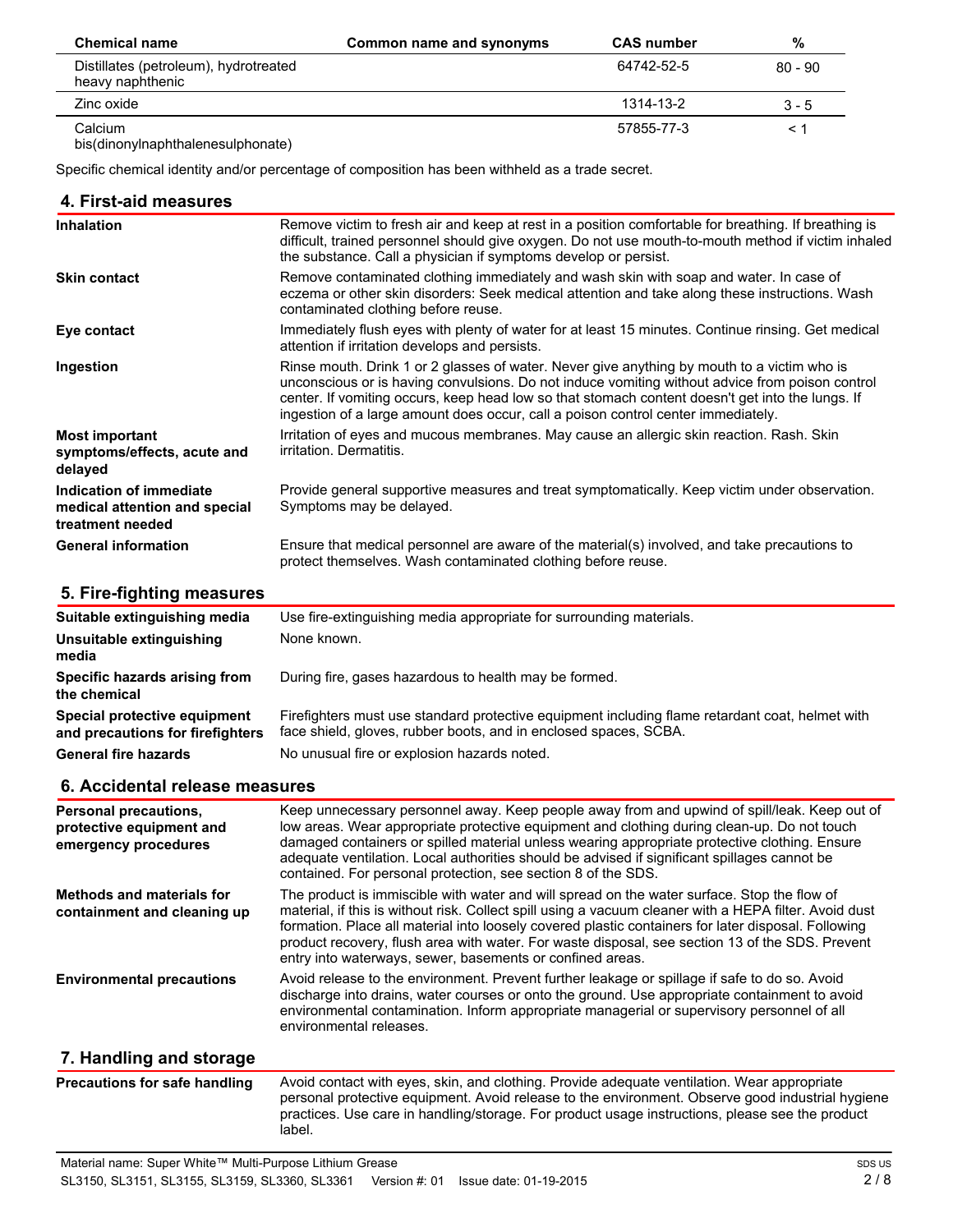# **8. Exposure controls/personal protection**

| <b>Components</b>                                                                | <b>Type</b>                                                                                                                                                                                                                                                                                                                                                                                            | <b>Value</b>                                  | Form                                         |
|----------------------------------------------------------------------------------|--------------------------------------------------------------------------------------------------------------------------------------------------------------------------------------------------------------------------------------------------------------------------------------------------------------------------------------------------------------------------------------------------------|-----------------------------------------------|----------------------------------------------|
| Distillates (petroleum),<br>hydrotreated heavy<br>naphthenic (CAS<br>64742-52-5) | PEL                                                                                                                                                                                                                                                                                                                                                                                                    | $5$ mg/m $3$                                  | Mist.                                        |
|                                                                                  |                                                                                                                                                                                                                                                                                                                                                                                                        | 2000 mg/m3                                    |                                              |
|                                                                                  | PEL                                                                                                                                                                                                                                                                                                                                                                                                    | 500 ppm                                       |                                              |
| Titanium dioxide (CAS<br>13463-67-7)                                             |                                                                                                                                                                                                                                                                                                                                                                                                        | $15$ mg/m $3$                                 | Total dust.                                  |
| Zinc oxide (CAS 1314-13-2)                                                       | PEL                                                                                                                                                                                                                                                                                                                                                                                                    | $5$ mg/m $3$<br>$5$ mg/m $3$<br>$15$ mg/m $3$ | Respirable fraction.<br>Fume.<br>Total dust. |
| <b>US. ACGIH Threshold Limit Values</b><br><b>Components</b>                     | <b>Type</b>                                                                                                                                                                                                                                                                                                                                                                                            | <b>Value</b>                                  | Form                                         |
|                                                                                  |                                                                                                                                                                                                                                                                                                                                                                                                        |                                               |                                              |
| Distillates (petroleum),<br>hydrotreated heavy<br>naphthenic (CAS<br>64742-52-5) | <b>TWA</b>                                                                                                                                                                                                                                                                                                                                                                                             | $5$ mg/m $3$                                  | Inhalable fraction.                          |
| Titanium dioxide (CAS<br>13463-67-7)                                             | <b>TWA</b>                                                                                                                                                                                                                                                                                                                                                                                             | 10 mg/m3                                      |                                              |
| Zinc oxide (CAS 1314-13-2)                                                       | <b>STEL</b>                                                                                                                                                                                                                                                                                                                                                                                            | 10 mg/m3                                      | Respirable fraction.                         |
|                                                                                  | <b>TWA</b>                                                                                                                                                                                                                                                                                                                                                                                             | $2$ mg/m $3$                                  | Respirable fraction.                         |
| US. NIOSH: Pocket Guide to Chemical Hazards                                      |                                                                                                                                                                                                                                                                                                                                                                                                        |                                               |                                              |
| <b>Components</b>                                                                | <b>Type</b>                                                                                                                                                                                                                                                                                                                                                                                            | <b>Value</b>                                  | Form                                         |
| Distillates (petroleum),<br>hydrotreated heavy<br>naphthenic (CAS<br>64742-52-5) | Ceiling                                                                                                                                                                                                                                                                                                                                                                                                | 1800 mg/m3                                    |                                              |
|                                                                                  | <b>STEL</b>                                                                                                                                                                                                                                                                                                                                                                                            | 10 $mg/m3$                                    | Mist.                                        |
|                                                                                  | <b>TWA</b>                                                                                                                                                                                                                                                                                                                                                                                             | $5$ mg/m $3$                                  | Mist.                                        |
| Zinc oxide (CAS 1314-13-2)                                                       | Ceiling                                                                                                                                                                                                                                                                                                                                                                                                | $15$ mg/m $3$                                 | Dust.                                        |
|                                                                                  | <b>STEL</b>                                                                                                                                                                                                                                                                                                                                                                                            | 10 mg/m3                                      | Fume.                                        |
|                                                                                  | <b>TWA</b>                                                                                                                                                                                                                                                                                                                                                                                             | $5$ mg/m $3$                                  | Dust.                                        |
|                                                                                  |                                                                                                                                                                                                                                                                                                                                                                                                        | $5$ mg/m $3$                                  | Fume.                                        |
| <b>Biological limit values</b>                                                   | No biological exposure limits noted for the ingredient(s).                                                                                                                                                                                                                                                                                                                                             |                                               |                                              |
| Appropriate engineering<br>controls                                              | Good general ventilation (typically 10 air changes per hour) should be used. Ventilation rates<br>should be matched to conditions. If applicable, use process enclosures, local exhaust ventilation,<br>or other engineering controls to maintain airborne levels below recommended exposure limits. If<br>exposure limits have not been established, maintain airborne levels to an acceptable level. |                                               |                                              |
| <b>Eye/face protection</b>                                                       | Individual protection measures, such as personal protective equipment<br>Wear safety glasses with side shields (or goggles).                                                                                                                                                                                                                                                                           |                                               |                                              |
| <b>Skin protection</b>                                                           |                                                                                                                                                                                                                                                                                                                                                                                                        |                                               |                                              |
| <b>Hand protection</b>                                                           | Wear protective gloves such as: Nitrile. Neoprene.                                                                                                                                                                                                                                                                                                                                                     |                                               |                                              |
| Other                                                                            | Wear appropriate chemical resistant clothing. Use of an impervious apron is recommended.                                                                                                                                                                                                                                                                                                               |                                               |                                              |
| <b>Respiratory protection</b>                                                    | If engineering controls are not feasible or if exposure exceeds the applicable exposure limits, use a<br>NIOSH-approved cartridge respirator with an organic vapor cartridge. Use a self-contained<br>breathing apparatus in confined spaces and for emergencies. Air monitoring is needed to<br>determine actual employee exposure levels.                                                            |                                               |                                              |
| <b>Thermal hazards</b>                                                           | Wear appropriate thermal protective clothing, when necessary.                                                                                                                                                                                                                                                                                                                                          |                                               |                                              |
| General hygiene<br>considerations                                                | Always observe good personal hygiene measures, such as washing after handling the material<br>and before eating, drinking, and/or smoking. Routinely wash work clothing and protective<br>equipment to remove contaminants. Contaminated work clothing should not be allowed out of the<br>workplace.                                                                                                  |                                               |                                              |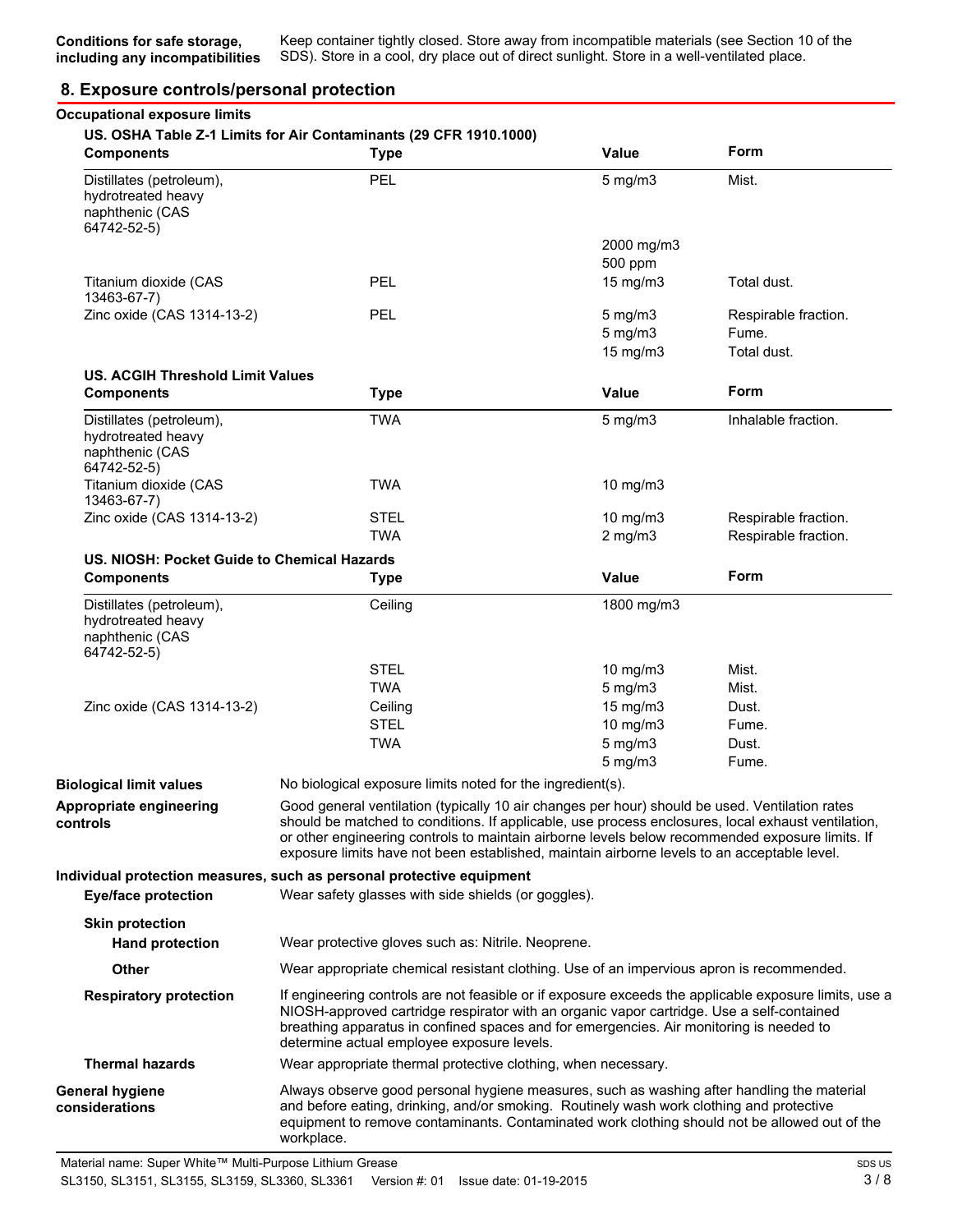# **9. Physical and chemical properties**

| Appearance                                        |                                      |  |  |
|---------------------------------------------------|--------------------------------------|--|--|
| <b>Physical state</b>                             | Solid.                               |  |  |
| Form                                              | Grease.                              |  |  |
| Color                                             | White.                               |  |  |
| Odor                                              | Petroleum.                           |  |  |
| <b>Odor threshold</b>                             | Not available.                       |  |  |
| рH                                                | Not available.                       |  |  |
| Melting point/freezing point                      | Not available.                       |  |  |
| Initial boiling point and boiling<br>range        | 680 °F (360 °C) estimated            |  |  |
| <b>Flash point</b>                                | 475 °F (246.1 °C) Cleveland Open Cup |  |  |
| <b>Evaporation rate</b>                           | Very slow.                           |  |  |
| Flammability (solid, gas)                         | Not available.                       |  |  |
| Upper/lower flammability or explosive limits      |                                      |  |  |
| <b>Flammability limit - lower</b><br>(%)          | Not available.                       |  |  |
| <b>Flammability limit - upper</b><br>(%)          | Not available.                       |  |  |
| Vapor pressure                                    | 1066.6 hPa estimated                 |  |  |
| <b>Vapor density</b>                              | $> 5$ (air = 1)                      |  |  |
| <b>Relative density</b>                           | 0.9                                  |  |  |
| <b>Solubility (water)</b>                         | Insoluble.                           |  |  |
| <b>Partition coefficient</b><br>(n-octanol/water) | Not available.                       |  |  |
| <b>Auto-ignition temperature</b>                  | 500 °F (260 °C) estimated            |  |  |
| <b>Decomposition temperature</b>                  | Not available.                       |  |  |
| <b>Viscosity (kinematic)</b>                      | 145 - 185 cSt (104 °F (40 °C))       |  |  |
| <b>Percent volatile</b>                           | Not available.                       |  |  |
| <b>Other information</b>                          |                                      |  |  |
| Pour point                                        | $0 °F (-17.8 °C)$                    |  |  |
|                                                   |                                      |  |  |

# **10. Stability and reactivity**

| <b>Reactivity</b>                            | The product is stable and non-reactive under normal conditions of use, storage and transport. |
|----------------------------------------------|-----------------------------------------------------------------------------------------------|
| <b>Chemical stability</b>                    | Material is stable under normal conditions.                                                   |
| <b>Possibility of hazardous</b><br>reactions | No dangerous reaction known under conditions of normal use.                                   |
| <b>Conditions to avoid</b>                   | Contact with incompatible materials.                                                          |
| Incompatible materials                       | Strong oxidizing agents.                                                                      |
| <b>Hazardous decomposition</b><br>products   | Carbon oxides. Metal oxides.                                                                  |

# **11. Toxicological information**

# **Information on likely routes of exposure**

| Ingestion                                                                          | Expected to be a low ingestion hazard.                                                                              |
|------------------------------------------------------------------------------------|---------------------------------------------------------------------------------------------------------------------|
| <b>Inhalation</b>                                                                  | Health injuries are not known or expected under normal use.                                                         |
| <b>Skin contact</b>                                                                | May cause an allergic skin reaction.                                                                                |
| Eye contact                                                                        | Direct contact with eyes may cause temporary irritation.                                                            |
| Symptoms related to the<br>physical, chemical and<br>toxicological characteristics | Rash. Irritation of eyes and mucous membranes. Skin irritation. May cause an allergic skin<br>reaction. Dermatitis. |

# **Information on toxicological effects**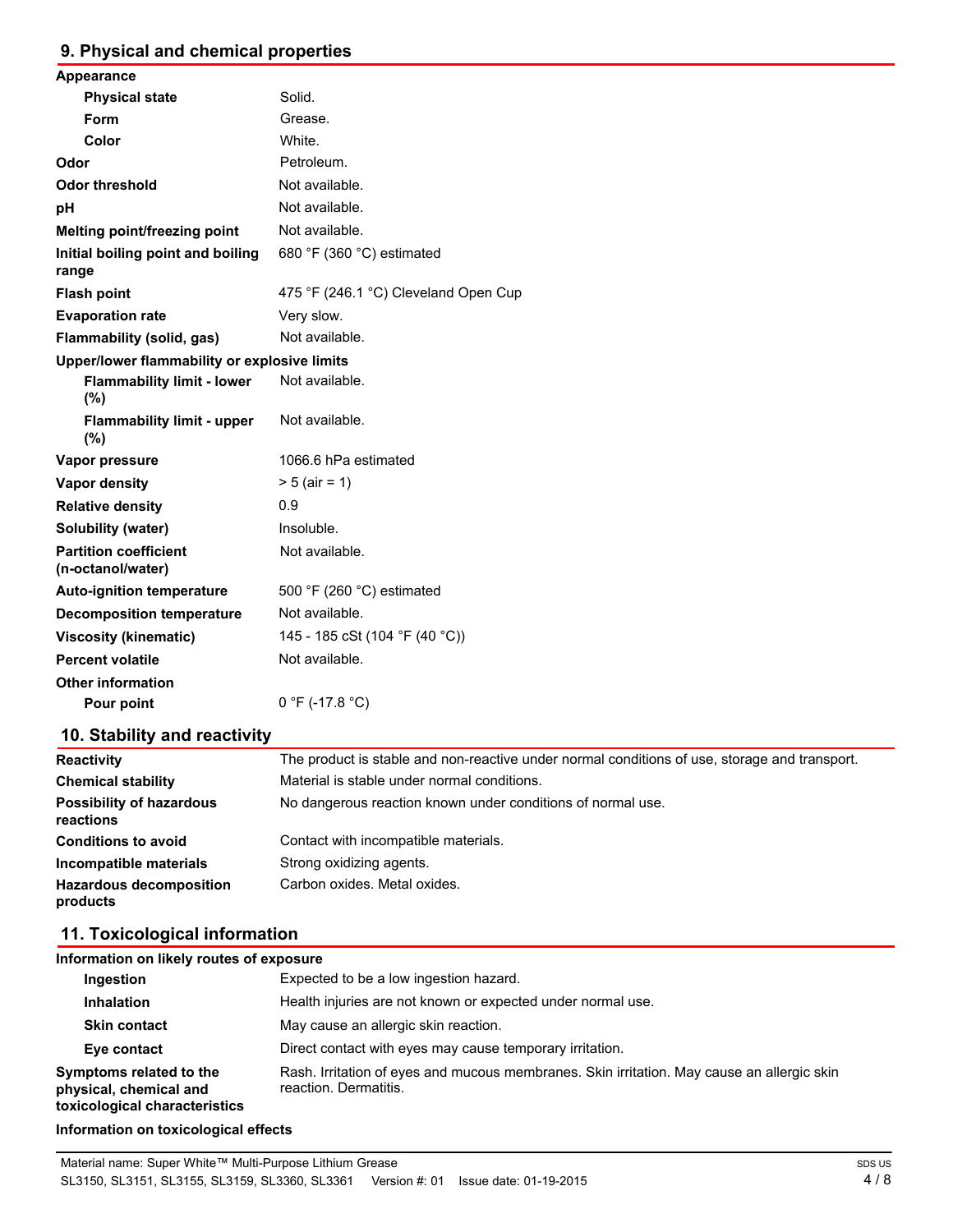| <b>Acute toxicity</b>                                 | May cause an allergic skin reaction.                                                                                |                     |  |
|-------------------------------------------------------|---------------------------------------------------------------------------------------------------------------------|---------------------|--|
| <b>Product</b>                                        | <b>Species</b>                                                                                                      | <b>Test Results</b> |  |
| Super White™ Multi-Purpose Lithium Grease             |                                                                                                                     |                     |  |
| <b>Acute</b>                                          |                                                                                                                     |                     |  |
| Dermal                                                |                                                                                                                     |                     |  |
| LD50                                                  | Rabbit                                                                                                              | > 2000 mg/kg        |  |
| Oral                                                  |                                                                                                                     |                     |  |
| LD50                                                  | Rat                                                                                                                 | > 5000 mg/kg        |  |
|                                                       | * Estimates for product may be based on additional component data not shown.                                        |                     |  |
| <b>Skin corrosion/irritation</b>                      | Prolonged skin contact may cause temporary irritation.                                                              |                     |  |
| Serious eye damage/eye<br>irritation                  | Direct contact with eyes may cause temporary irritation.                                                            |                     |  |
| <b>Respiratory sensitization</b>                      | Not available.                                                                                                      |                     |  |
| <b>Skin sensitization</b>                             | May cause an allergic skin reaction.                                                                                |                     |  |
| Germ cell mutagenicity                                | No data available to indicate product or any components present at greater than 0.1% are<br>mutagenic or genotoxic. |                     |  |
| Carcinogenicity                                       | Not likely, due to the form of the product.                                                                         |                     |  |
| <b>Reproductive toxicity</b>                          | This product is not expected to cause reproductive or developmental effects.                                        |                     |  |
| Specific target organ toxicity -<br>single exposure   | Not classified.                                                                                                     |                     |  |
| Specific target organ toxicity -<br>repeated exposure | Not classified.                                                                                                     |                     |  |
| <b>Aspiration hazard</b>                              | Not likely, due to the form of the product.                                                                         |                     |  |
| <b>Chronic effects</b>                                | Prolonged exposure may cause chronic effects.                                                                       |                     |  |

# **12. Ecological information**

| Harmful to aquatic life with long lasting effects.<br><b>Ecotoxicity</b> |                                                                         |                                                          |                                 |
|--------------------------------------------------------------------------|-------------------------------------------------------------------------|----------------------------------------------------------|---------------------------------|
| <b>Product</b>                                                           |                                                                         | <b>Species</b>                                           | <b>Test Results</b>             |
|                                                                          | Super White™ Multi-Purpose Lithium Grease                               |                                                          |                                 |
| <b>Aquatic</b>                                                           |                                                                         |                                                          |                                 |
| Acute                                                                    |                                                                         |                                                          |                                 |
| Crustacea                                                                | <b>EC50</b>                                                             | Daphnia                                                  | 3.3075 mg/l, 48 hours estimated |
| Fish                                                                     | <b>LC50</b>                                                             | <b>Fish</b>                                              | 37.1245 ppm, 96 hours estimated |
| <b>Components</b>                                                        |                                                                         | <b>Species</b>                                           | <b>Test Results</b>             |
|                                                                          | Distillates (petroleum), hydrotreated heavy naphthenic (CAS 64742-52-5) |                                                          |                                 |
| <b>Aquatic</b>                                                           |                                                                         |                                                          |                                 |
| Crustacea                                                                | <b>EC50</b>                                                             | Water flea (Daphnia magna)                               | 1000 mg/l, 48 hours             |
| Fish                                                                     | <b>LC50</b>                                                             | Rainbow trout.donaldson trout<br>(Oncorhynchus mykiss)   | 5000 mg/l, 96 hours             |
|                                                                          | Titanium dioxide (CAS 13463-67-7)                                       |                                                          |                                 |
| Acute                                                                    |                                                                         |                                                          |                                 |
| Other                                                                    | EC50                                                                    | Pseudokirchnerella subcapitata                           | 5.83 mg/l, 72 hours             |
| Chronic                                                                  |                                                                         |                                                          |                                 |
| Other                                                                    | <b>NOEC</b>                                                             | Pseudokirchnerella subcapitata                           | 0.984 mg/l, 72 hours            |
| <b>Aquatic</b>                                                           |                                                                         |                                                          |                                 |
| Acute                                                                    |                                                                         |                                                          |                                 |
| Crustacea                                                                | <b>LC50</b>                                                             | Ceriodaphnia dubia                                       | 3 mg/l, 48 hours                |
|                                                                          |                                                                         | Water flea (Daphnia magna)                               | 5.5 ppm, 48 hours               |
| Fish                                                                     | <b>LC50</b>                                                             | Fathead minnow (Pimephales promelas) 1000 mg/l, 96 hours |                                 |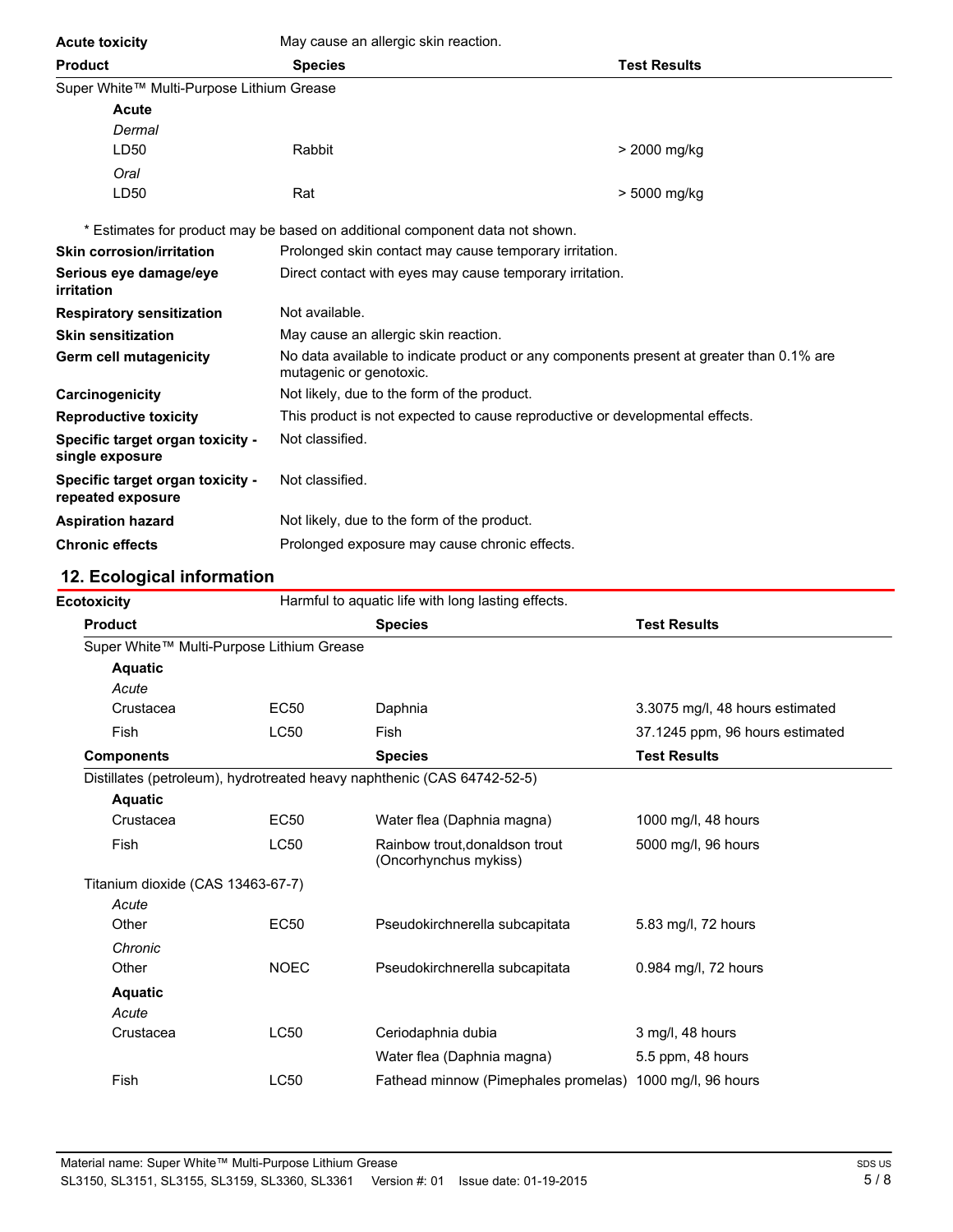| <b>Components</b>                                        |                    | <b>Species</b>                                                                                                                                                                                                                                                                                                                                                                                                          | <b>Test Results</b>  |  |
|----------------------------------------------------------|--------------------|-------------------------------------------------------------------------------------------------------------------------------------------------------------------------------------------------------------------------------------------------------------------------------------------------------------------------------------------------------------------------------------------------------------------------|----------------------|--|
| Zinc oxide (CAS 1314-13-2)                               |                    |                                                                                                                                                                                                                                                                                                                                                                                                                         |                      |  |
| <b>Aquatic</b>                                           |                    |                                                                                                                                                                                                                                                                                                                                                                                                                         |                      |  |
| Acute                                                    |                    |                                                                                                                                                                                                                                                                                                                                                                                                                         |                      |  |
| Crustacea                                                | EC <sub>50</sub>   | Water flea (Daphnia magna)                                                                                                                                                                                                                                                                                                                                                                                              | 0.098 mg/l, 48 hours |  |
| Fish                                                     | <b>LC50</b>        | Rainbow trout, donaldson trout<br>(Oncorhynchus mykiss)                                                                                                                                                                                                                                                                                                                                                                 | 1.1 ppm, 96 hours    |  |
|                                                          |                    | * Estimates for product may be based on additional component data not shown.                                                                                                                                                                                                                                                                                                                                            |                      |  |
| Persistence and degradability                            |                    | Not readily biodegradable.                                                                                                                                                                                                                                                                                                                                                                                              |                      |  |
| <b>Bioaccumulative potential</b>                         | No data available. |                                                                                                                                                                                                                                                                                                                                                                                                                         |                      |  |
| <b>Bioconcentration factor (BCF)</b><br>Titanium dioxide |                    | 352                                                                                                                                                                                                                                                                                                                                                                                                                     |                      |  |
| <b>Mobility in soil</b>                                  |                    | No data available.                                                                                                                                                                                                                                                                                                                                                                                                      |                      |  |
| Other adverse effects                                    |                    | No other adverse environmental effects (e.g. ozone depletion, photochemical ozone creation<br>potential, endocrine disruption, global warming potential) are expected from this component.                                                                                                                                                                                                                              |                      |  |
| 13. Disposal considerations                              |                    |                                                                                                                                                                                                                                                                                                                                                                                                                         |                      |  |
| Disposal of waste from<br>residues / unused products     |                    | This product is not a RCRA hazardous waste (See 40 CFR Part 261.20 - 261.33). Empty<br>containers may be recycled. Collect and reclaim or dispose in sealed containers at licensed waste<br>disposal site. Do not allow this material to drain into sewers/water supplies. Do not contaminate<br>ponds, waterways or ditches with chemical or used container. Dispose in accordance with all<br>applicable regulations. |                      |  |
| Hazardous waste code                                     | Not regulated.     |                                                                                                                                                                                                                                                                                                                                                                                                                         |                      |  |
| <b>Contaminated packaging</b>                            | emptied.           | Empty containers should be taken to an approved waste handling site for recycling or disposal.<br>Since emptied containers may retain product residue, follow label warnings even after container is                                                                                                                                                                                                                    |                      |  |

# **14. Transport information**

#### **DOT**

Not regulated as dangerous goods.

#### **IATA**

Not regulated as dangerous goods.

#### **IMDG**

Not regulated as dangerous goods.

# **15. Regulatory information**

**US federal regulations** This product is a "Hazardous Chemical" as defined by the OSHA Hazard Communication Standard, 29 CFR 1910.1200. All components are on the U.S. EPA TSCA Inventory List.

# **TSCA Section 12(b) Export Notification (40 CFR 707, Subpt. D)**

Not regulated.

# **SARA 304 Emergency release notification**

Not regulated.

- **US. OSHA Specifically Regulated Substances (29 CFR 1910.1001-1050)**
	- Not listed.
- **US EPCRA (SARA Title III) Section 313 Toxic Chemical: Listed substance**

Zinc oxide (CAS 1314-13-2)

# **CERCLA Hazardous Substance List (40 CFR 302.4)**

Zinc oxide (CAS 1314-13-2)

# **CERCLA Hazardous Substances: Reportable quantity**

Not listed.

Spills or releases resulting in the loss of any ingredient at or above its RQ require immediate notification to the National Response Center (800-424-8802) and to your Local Emergency Planning Committee.

# **Clean Air Act (CAA) Section 112 Hazardous Air Pollutants (HAPs) List**

Not regulated.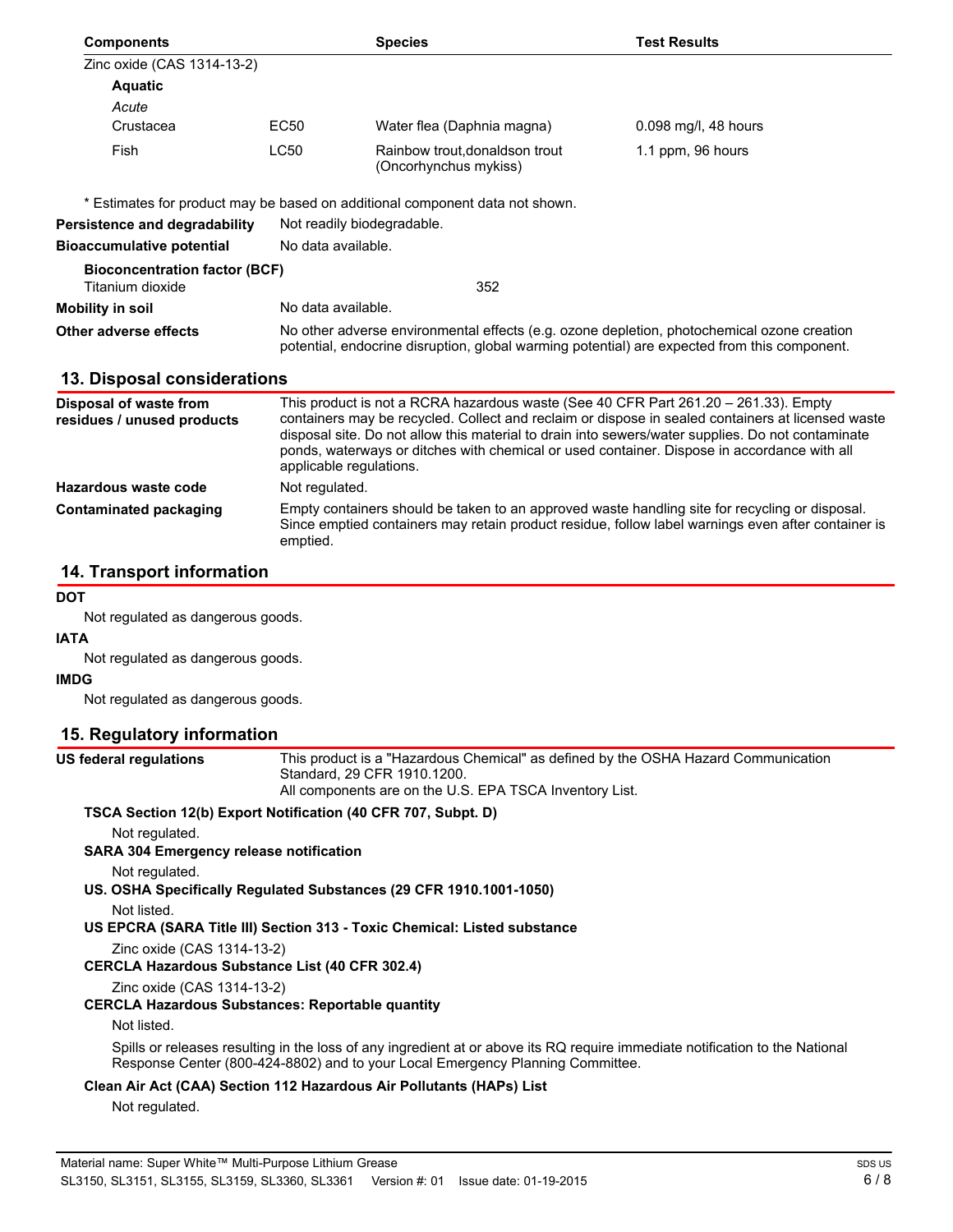#### **Clean Air Act (CAA) Section 112(r) Accidental Release Prevention (40 CFR 68.130)**

Not regulated.

| <b>Safe Drinking Water Act</b> | Not regulated. |
|--------------------------------|----------------|
| (SDWA)                         |                |
| <b>Food and Drug</b>           | Not regulated. |
| <b>Administration (FDA)</b>    |                |

#### **Superfund Amendments and Reauthorization Act of 1986 (SARA)**

| <b>Section 311/312</b><br><b>Hazard categories</b> | Immediate Hazard - Yes<br>Delayed Hazard - No |
|----------------------------------------------------|-----------------------------------------------|
|                                                    | Fire Hazard - No                              |
|                                                    | Pressure Hazard - No                          |
|                                                    | Reactivity Hazard - No                        |
| <b>SARA 302 Extremely</b><br>hazardous substance   | No                                            |

#### **US state regulations**

#### **US. California Controlled Substances. CA Department of Justice (California Health and Safety Code Section 11100)** Not listed.

#### **US. New Jersey Worker and Community Right-to-Know Act**

Titanium dioxide (CAS 13463-67-7) Zinc oxide (CAS 1314-13-2)

#### **US. Massachusetts RTK - Substance List**

Titanium dioxide (CAS 13463-67-7) Zinc oxide (CAS 1314-13-2)

#### **US. Pennsylvania Worker and Community Right-to-Know Law**

Zinc oxide (CAS 1314-13-2) Titanium dioxide (CAS 13463-67-7)

# **US. Rhode Island RTK**

Zinc oxide (CAS 1314-13-2)

#### **US. California Proposition 65**

California Safe Drinking Water and Toxic Enforcement Act of 1986 (Proposition 65): This material is not known to contain any chemicals currently listed as carcinogens or reproductive toxins.

# **Volatile organic compounds (VOC) regulations**

#### **EPA**

| VOC content (40 CFR<br>51.100(s)                  | $100 \%$      |
|---------------------------------------------------|---------------|
| <b>Consumer products</b><br>(40 CFR 59, Subpt. C) | Not regulated |

### **State**

| <b>Consumer products</b> | Not regulated |
|--------------------------|---------------|
| <b>VOC content (CA)</b>  | $< 0.1\%$     |
| VOC content (OTC)        | $< 0.1\%$     |

#### **International Inventories**

| Country(s) or region | <b>Inventory name</b>                                                     | On inventory (yes/no)* |
|----------------------|---------------------------------------------------------------------------|------------------------|
| Australia            | Australian Inventory of Chemical Substances (AICS)                        | Yes                    |
| Canada               | Domestic Substances List (DSL)                                            | Yes                    |
| Canada               | Non-Domestic Substances List (NDSL)                                       | <b>No</b>              |
| China                | Inventory of Existing Chemical Substances in China (IECSC)                | Yes                    |
| Europe               | European Inventory of Existing Commercial Chemical<br>Substances (EINECS) | Yes                    |
| Europe               | European List of Notified Chemical Substances (ELINCS)                    | No                     |
| Japan                | Inventory of Existing and New Chemical Substances (ENCS)                  | Yes                    |
| Korea                | Existing Chemicals List (ECL)                                             | Yes                    |
| New Zealand          | New Zealand Inventory                                                     | Yes                    |
| Philippines          | Philippine Inventory of Chemicals and Chemical Substances<br>(PICCS)      | Yes                    |